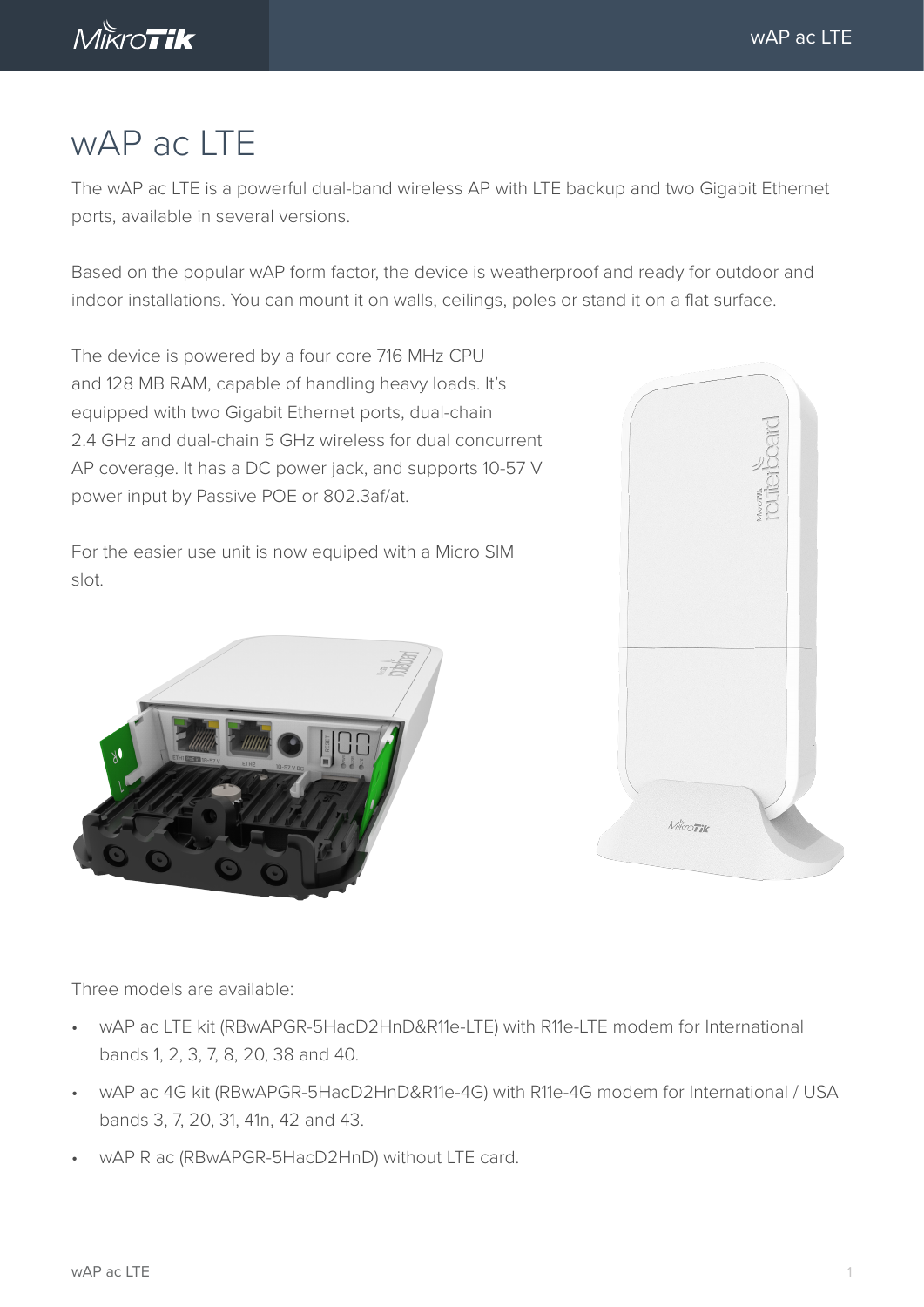

# **Specifications**

| Product code               | RBwAPGR-5HacD2HnD                                               | RBwAPGR-5Hac-<br>D2HnD&R11e-LTE             | RBwAPGR-5Hac-<br>D2HnD&R11e-4G |  |  |  |
|----------------------------|-----------------------------------------------------------------|---------------------------------------------|--------------------------------|--|--|--|
| <b>CPU</b>                 | Quad-core IPQ-4018 716 MHz                                      |                                             |                                |  |  |  |
| Size of RAM                | <b>128 MB</b>                                                   |                                             |                                |  |  |  |
| Storage                    | 16 MB flash                                                     |                                             |                                |  |  |  |
| 10/100/1000 Ethernet ports | 2                                                               |                                             |                                |  |  |  |
| Wireless                   | 2.4 GHz 802.11b/g/n dual-chain, 5 GHz 802.11a/n/ac dual-chain   |                                             |                                |  |  |  |
| Wireless regulations       | Specific frequency range will be limited by country regulations |                                             |                                |  |  |  |
| Wireless antenna max gain  | $2.5$ dBi                                                       |                                             |                                |  |  |  |
| LTE antenna max gain       | 4 dBi (with u.FL connector)                                     |                                             |                                |  |  |  |
| Antenna beam width         | $360^\circ$                                                     |                                             |                                |  |  |  |
| LTE category               | 4 (150 Mbps Downlink, 50 Mbps Uplink)                           |                                             |                                |  |  |  |
| 3G category                | $\overline{a}$                                                  | R7 (21 Mbps Downlinks,<br>5.76 Mbps Uplink) |                                |  |  |  |
| 2G category                | $\overline{a}$                                                  | Class12                                     | $\overline{\phantom{a}}$       |  |  |  |
| Micro SIM slot             | 1                                                               |                                             |                                |  |  |  |
| Supported input voltage    | DC jack 10 - 57 V                                               |                                             |                                |  |  |  |
| PoE in                     | Passive PoE 18-57V or active 802.3af/at                         |                                             |                                |  |  |  |
| <b>Dimensions</b>          | 185 x 85 x 30 mm                                                |                                             |                                |  |  |  |
| Operating temperature      | $-30^{\circ}$ C $+60^{\circ}$ C                                 |                                             |                                |  |  |  |
| Operating system           | RouterOS, License level 4                                       |                                             |                                |  |  |  |
| MiniPCle slots             | 1 (Wireless cards are not supported, only LTE modems)           |                                             |                                |  |  |  |
| Max Power consumption      | 11 W                                                            | 14 W                                        |                                |  |  |  |

## **Supported bands**

#### **RBwAPGR-5HacD2HnD&R11e-LTE**

| LTE (FDD) bands | 1(2100)/2(1900)/3(1800)/7(2600)/8(900)/20(800) |  |  |
|-----------------|------------------------------------------------|--|--|
| LTE (TDD) bands | 38(2600)/40(2300)                              |  |  |
| 3G bands        | 1(2100)/2(1900)/5(850)/8(900)                  |  |  |
| 2G bands        | 2(1900)/3(1800)/5(850)/8(900)                  |  |  |